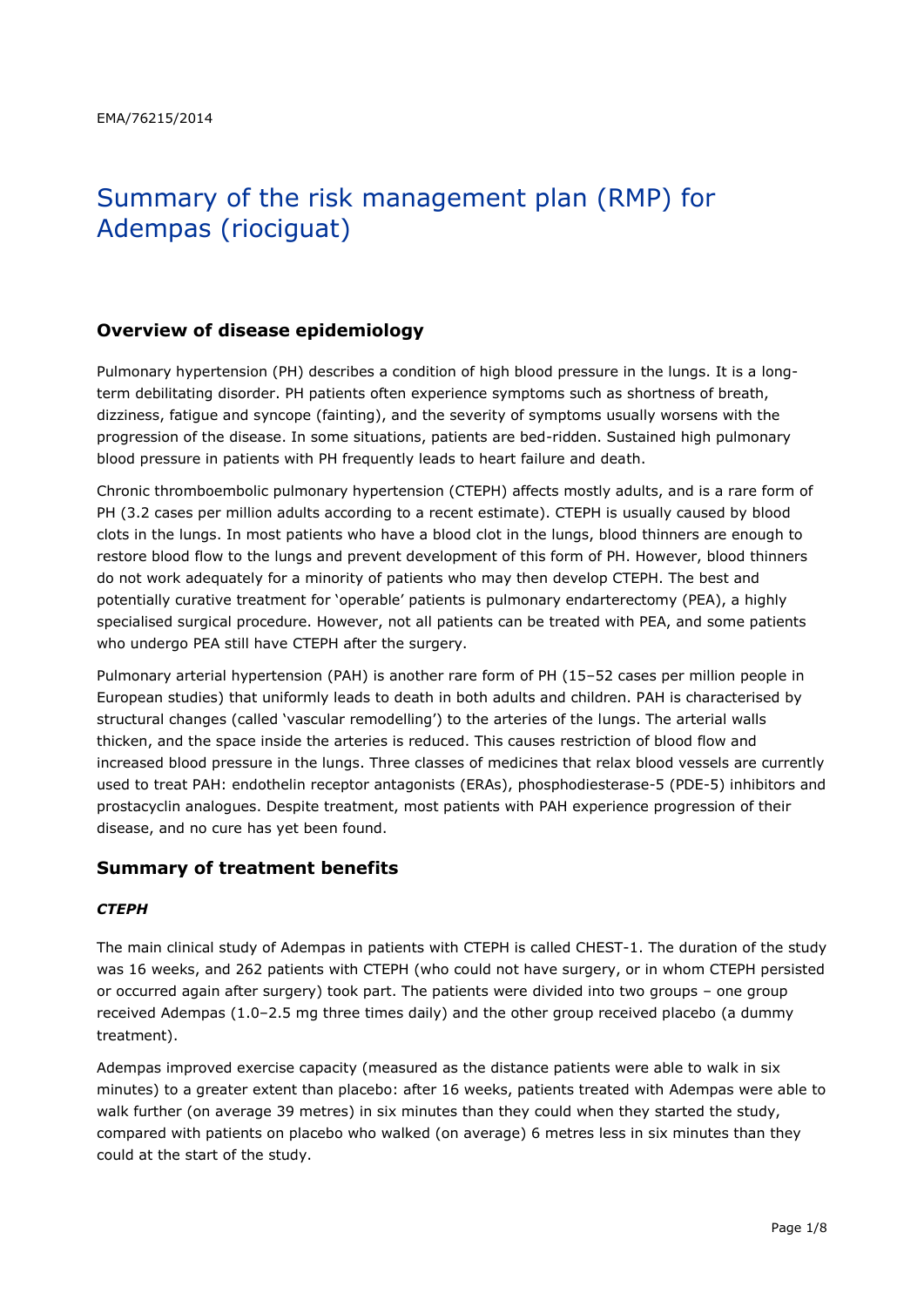## *PAH*

The main clinical study of Adempas in patients with PAH is called PATENT-1. The duration of the study was 12 weeks, and 445 patients with PAH took part. The patients were divided into three groups: one group received Adempas at an individually titrated dose of 1.0–2.5 mg three times daily, one smaller group (63 patients) received Adempas titrated to a lower dose of 1.0-1.5 mg three times daily, and a third group received placebo. Adempas and placebo were used in combination with other PAH therapies (ERAs or prostacyclins) as required.

Adempas – taken with or without an ERA or prostacyclin analogue – improved exercise capacity to a greater extent than placebo: after 12 weeks, patients treated with Adempas were able to walk further (on average 30 metres) in six minutes than they could when they started the study, compared with patients on placebo who walked (on average) 6 metres less in six minutes than they were able to at the start of the study.

# **Unknowns relating to treatment benefits**

## *CTEPH*

In the studies, the majority of the patients were white and/or less than 65 years old. There is no evidence to suggest that results would be different in non-white patients or in older patients.

Adempas dose adjustment may be required for patients who smoke or start/stop smoking during treatment.

## *PAH*

In the studies, the majority of the patients were white and/or less than 65 years old. There is no evidence to suggest that results would be different in non-white patients or in older patients.

Adempas dose adjustment may be required for patients who smoke or start/stop smoking during treatment.

## **Summary of safety concerns**

#### *Important identified risks*

| <b>Risk</b>                         | What is known                                                                                                                                                                                                                                                                                                                                                                       | <b>Preventability</b>                                                                                                                                                                                                                                                                                                                                                             |
|-------------------------------------|-------------------------------------------------------------------------------------------------------------------------------------------------------------------------------------------------------------------------------------------------------------------------------------------------------------------------------------------------------------------------------------|-----------------------------------------------------------------------------------------------------------------------------------------------------------------------------------------------------------------------------------------------------------------------------------------------------------------------------------------------------------------------------------|
| Hypotension (low blood<br>pressure) | In placebo-controlled clinical studies,<br>approximately 10% of patients with<br>CTEPH or PAH who received Adempas<br>developed hypotension (low blood<br>pressure); severe/serious cases were<br>infrequent (0.2-0.4% of patients).<br>Elderly patients (65 years or older)<br>and patients with reduced kidney<br>function may be at increased risk of<br>developing hypotension. | During the first weeks of<br>treatment with Adempas, blood<br>pressure is measured to decide<br>the correct dose of Adempas.<br>Most hypotensive events<br>occurred during the first<br>Adempas dose titration in<br>CHEST-1 and PATENT-1; once<br>the appropriate dose had been<br>identified for each patient, fewer<br>events occurred during the rest<br>of the study period. |
|                                     | Use of Adempas in combination with<br>nitrates or nitric oxide donors such as<br>amyl nitrite (medicines use to treat<br>high blood pressure or heart disease)<br>may lead to hypotension (low blood<br>pressure) and fainting. Patients                                                                                                                                            | Co-administration of Adempas<br>with nitrates or nitric oxide<br>donors in any form is<br>contraindicated.                                                                                                                                                                                                                                                                        |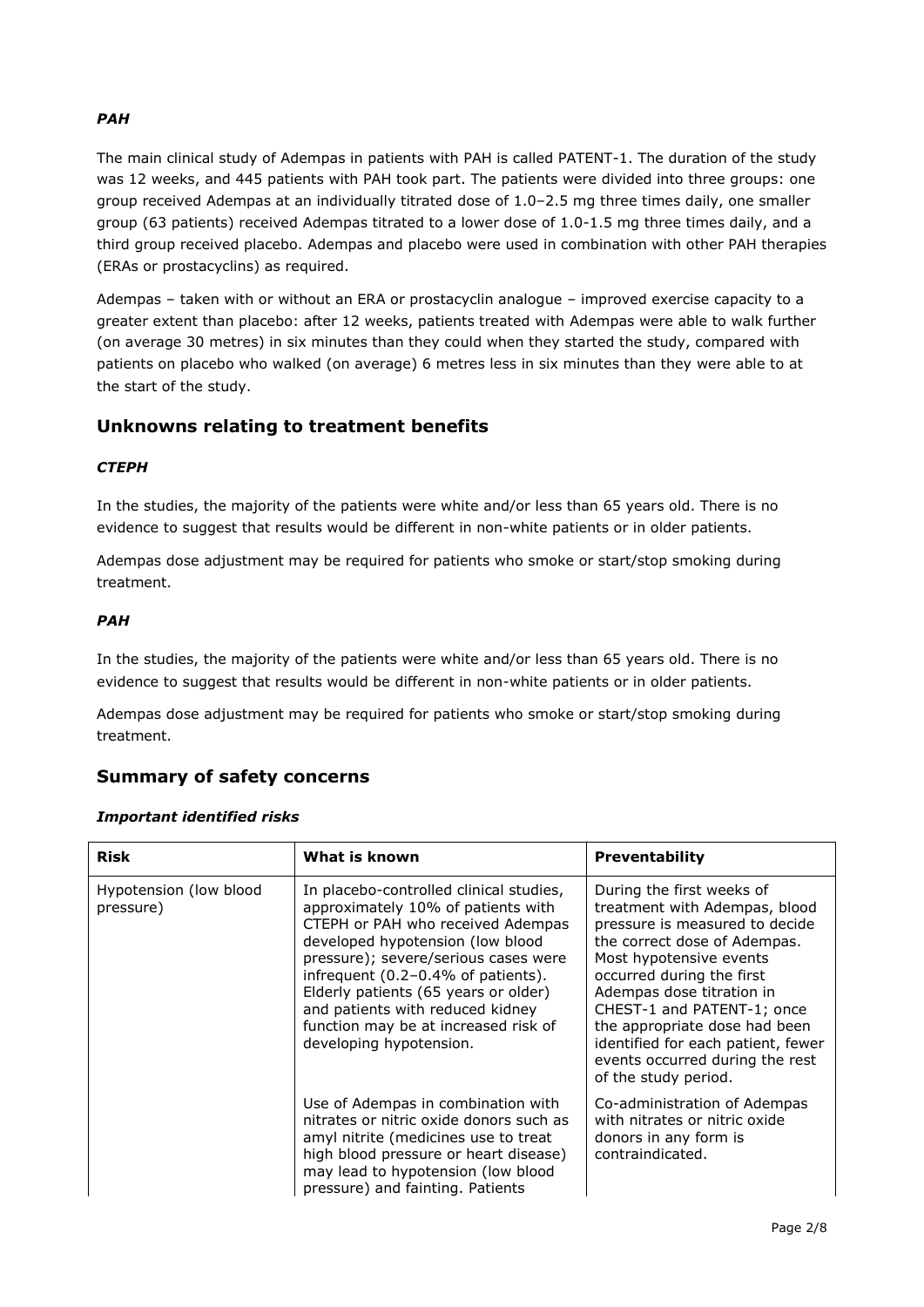| <b>Risk</b><br>What is known                                                                      |                                                                                                                                                                                                                                                                                                                                                                                                                      | <b>Preventability</b>                                                                                                                                                                                                        |  |
|---------------------------------------------------------------------------------------------------|----------------------------------------------------------------------------------------------------------------------------------------------------------------------------------------------------------------------------------------------------------------------------------------------------------------------------------------------------------------------------------------------------------------------|------------------------------------------------------------------------------------------------------------------------------------------------------------------------------------------------------------------------------|--|
|                                                                                                   | receiving treatment with organic<br>nitrates were excluded from the phase<br>3 clinical trials of Adempas in CTEPH<br>and PAH (CHEST-1 and PATENT-1).                                                                                                                                                                                                                                                                |                                                                                                                                                                                                                              |  |
|                                                                                                   | Use of Adempas in combination with a<br>PDE-5 inhibitor (such as sildenafil,<br>tadalafil or vardenafil) may lead to<br>augmented blood-pressure-lowering<br>effects and thus increase the risk of<br>hypotension. Patients receiving<br>treatment with PDE-5 inhibitors were<br>excluded from the phase 3 clinical<br>trials of Adempas in CTEPH and PAH.                                                           | Use of Adempas in combination<br>with a PDE-5 inhibitor is<br>contraindicated.                                                                                                                                               |  |
|                                                                                                   | Use of Adempas in combination with<br>strong multi-pathway cytochrome<br>P450 (CYP) and P-glycoprotein/Breast<br>Cancer Resistance Protein (P-<br>gp/BCRP) inhibitors (such as<br>ketoconazole [for fungal infections] or<br>ritonavir [for HIV treatment]) results<br>in increased levels of riociguat in the<br>bloodstream.                                                                                       | Use of Adempas in combination<br>with strong multi-pathway CYP<br>and P-gp/BCRP inhibitors is not<br>recommended.                                                                                                            |  |
|                                                                                                   | Use of Adempas in combination with a<br>strong CYP1A1 inhibitor (such as<br>erlotinib [for some types of cancer]) or<br>a strong P-gp/BCRP inhibitor (such as<br>cyclosporine A [used to prevent organ<br>rejection after transplant]) may result<br>in increased levels of riociguat in the<br>bloodstream.                                                                                                         | These medicinal products should<br>be used with caution. Blood<br>pressure should be monitored,<br>and dose reduction of Adempas<br>considered.                                                                              |  |
| Upper gastrointestinal<br>motility disorders                                                      | In clinical studies, upper<br>gastrointestinal motility disorders such<br>as dyspepsia (heartburn), gastro-<br>oesophageal reflux disease (where<br>stomach acid goes upwards into the<br>oesophagus), dysphagia (difficulty<br>swallowing) and gastritis<br>(inflammation of the stomach) were<br>common in patients receiving<br>Adempas. Most were mild to moderate<br>in severity.                               | Upper gastrointestinal motility<br>disorders in patients receiving<br>Adempas may be ameliorated by<br>taking an antacid or a proton<br>pump inhibitor - medications<br>already approved for treatment<br>of reflux disease. |  |
| Worsening of pulmonary<br>venous occlusive disease<br>(PVOD)                                      | A special form of pulmonary<br>hypertension (PVOD), not previously<br>diagnosed in the patient, may be<br>worsened by treatment with Adempas.<br>This condition may cause fluid to build<br>up in the lungs (pulmonary oedema)<br>leading to shortness of breath, even<br>weeks to months after the start of<br>treatment with Adempas. In such<br>cases, the treatment with Adempas<br>must be stopped immediately. | Physicians should be alerted for<br>signs of pulmonary oedema, and<br>withdraw Adempas if a patient<br>rapidly develops pulmonary<br>oedema after starting<br>treatment.                                                     |  |
| Serious<br>haemoptysis/pulmonary<br>haemorrhage (coughing<br>up blood/bleeding from<br>the lungs) | Bleeding from the lungs can occur as a<br>result of the underlying disease in<br>patients with CTEPH or PAH. Serious<br>bleeding from the lungs $-$ in a few<br>cases with fatal outcome - was<br>observed infrequently in patients with                                                                                                                                                                             | Physicians should be aware of<br>the risk of serious<br>haemoptysis/pulmonary<br>haemorrhage.<br>Adempas use should be avoided<br>in patients with recent serious                                                            |  |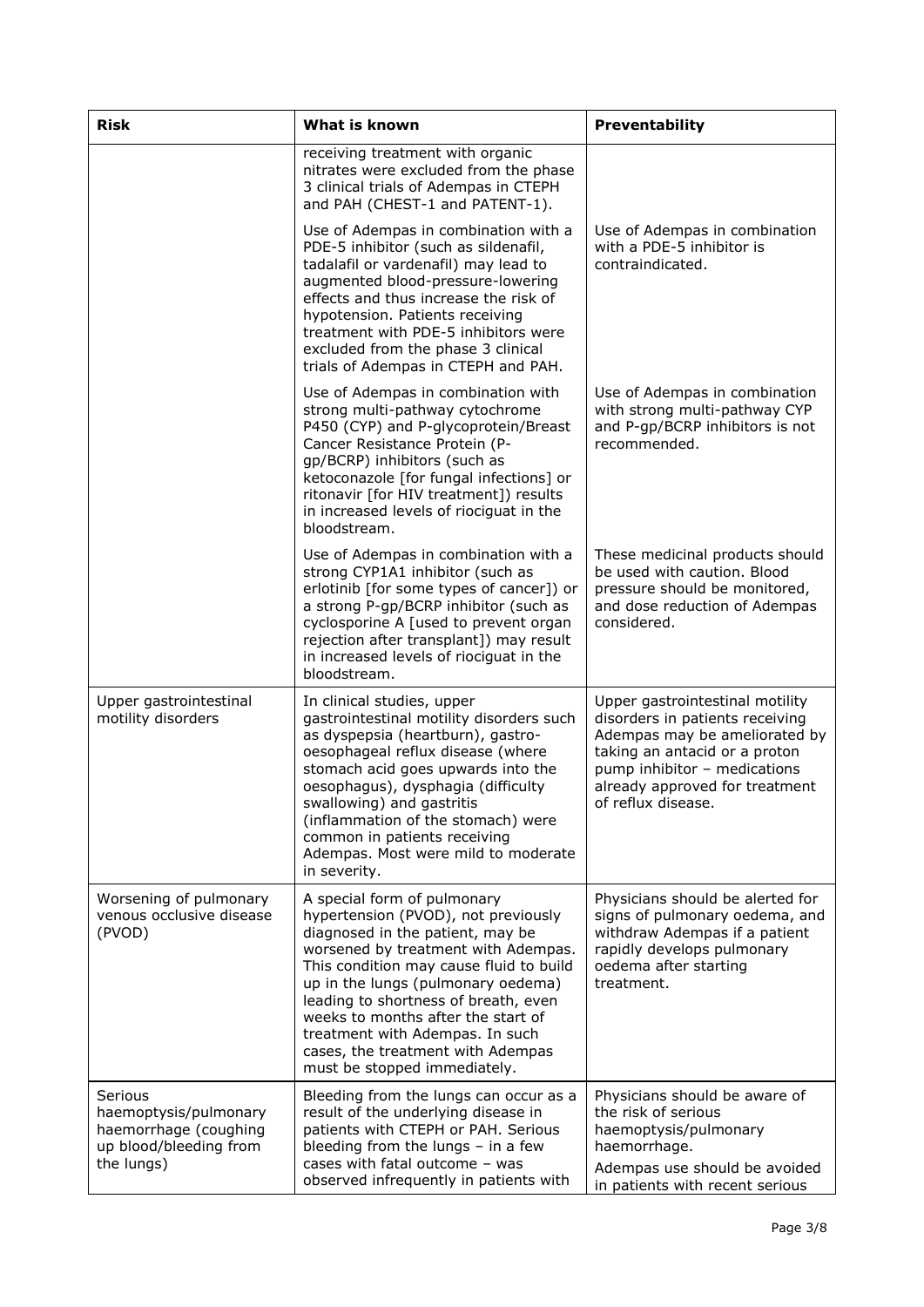| <b>Risk</b> | What is known                                                                                                                                                                                                                                                                                                                                                                                                                                                                                                                                                      | <b>Preventability</b>                                                                                                                                                                  |  |
|-------------|--------------------------------------------------------------------------------------------------------------------------------------------------------------------------------------------------------------------------------------------------------------------------------------------------------------------------------------------------------------------------------------------------------------------------------------------------------------------------------------------------------------------------------------------------------------------|----------------------------------------------------------------------------------------------------------------------------------------------------------------------------------------|--|
|             | CTEPH or PAH receiving Adempas in<br>clinical trials.                                                                                                                                                                                                                                                                                                                                                                                                                                                                                                              | bleeding from the lungs or<br>patients who have undergone                                                                                                                              |  |
|             | Patients with recent serious bleeding<br>from the lungs or patients who have<br>undergone interventional treatment to<br>stop bleeding from vessels in the lung<br>(pulmonary arterial embolisation)<br>might be at increased risk.<br>In clinical trials in PAH and CTEPH,<br>most patients were receiving<br>treatment with a blood thinner. Blood<br>thinners are part of PAH and CTEPH<br>treatment recommendations. The<br>general treatment recommendations<br>for blood thinners (including optimal<br>dosing) apply also to patients<br>receiving Adempas. | pulmonary arterial embolisation.<br>Careful monitoring of patients<br>taking blood thinners according<br>to common medical practice is<br>recommended.<br>In case of bleeding from the |  |
|             |                                                                                                                                                                                                                                                                                                                                                                                                                                                                                                                                                                    | lungs, the prescriber should<br>regularly assess the benefits and<br>risks of continuing treatment.                                                                                    |  |

# *Important potential risks*

| <b>Risk</b>                                                            | What is known                                                                                                                                                                                                                                                                                                                                                                                                                                                                                                                                                                                                                                                                                                                                                                                                                                                                                         |
|------------------------------------------------------------------------|-------------------------------------------------------------------------------------------------------------------------------------------------------------------------------------------------------------------------------------------------------------------------------------------------------------------------------------------------------------------------------------------------------------------------------------------------------------------------------------------------------------------------------------------------------------------------------------------------------------------------------------------------------------------------------------------------------------------------------------------------------------------------------------------------------------------------------------------------------------------------------------------------------|
| Bleeding                                                               | In the phase 3 clinical trials CHEST-1 and PATENT-1, serious bleeding from sites<br>other than the lungs was observed infrequently in patients with CTEPH or PAH<br>who received Adempas. These serious bleeding events occurred in patients<br>receiving blood thinners at the same time and were often associated with<br>background medical conditions; overall, they were consistent with the expected<br>rate of bleeding events in a population receiving blood thinners. However, no<br>such events were observed in patients who received placebo.<br>In clinical trials in PAH and CTEPH, most patients were receiving treatment with<br>a blood thinner. Blood thinners are part of PAH and CTEPH treatment<br>recommendations. The general treatment recommendations for blood thinners<br>(including optimal dosing) apply also to patients receiving Adempas.                            |
| Embryo-fetal<br>toxicity (potential<br>defects in the<br>unborn child) | In rats exposed to Adempas, heart defects in the developing fetus were<br>observed. In rabbits exposed to Adempas, abortion and fetal toxicity were seen.<br>There are no data on the use of Adempas in pregnant women. Therefore,<br>Adempas is contraindicated during pregnancy, monthly pregnancy tests are<br>recommended, and women of childbearing potential must use effective<br>contraception during treatment with Adempas.                                                                                                                                                                                                                                                                                                                                                                                                                                                                 |
| Medication error                                                       | Medication errors (e.g. overdose, accidental intake) were recorded in a small<br>number of cases during the Adempas clinical trial programme. Adempas is a<br>prescription only medicine, and treatment should be initiated and monitored by<br>a physician experienced in the treatment of PAH or CTEPH. Patients are advised<br>that they should always take Adempas exactly as their doctor has told them,<br>and they should check with their doctor or pharmacist if they are not sure.                                                                                                                                                                                                                                                                                                                                                                                                          |
| Renal failure                                                          | In the phase 3 clinical trials of Adempas in CTEPH and PAH (CHEST-1 and<br>PATENT-1), kidney failure was reported more often in the Adempas group than<br>in the placebo group, whereas clinical laboratory tests showed signs of<br>worsening kidney function more often in the placebo group than in the Adempas<br>group. Overall, events of reduced kidney function were very often associated<br>with background medical conditions, including pre-existing medical history of<br>reduced kidney function. Reduced kidney function may also occur as a result of<br>progression of the underlying disease (worsening right heart failure) in patients<br>with PAH. A specific signal for a potential negative impact of Adempas on kidney<br>function could not be identified. Doctors need to establish carefully the<br>appropriate dose of Adempas for patients with reduced kidney function. |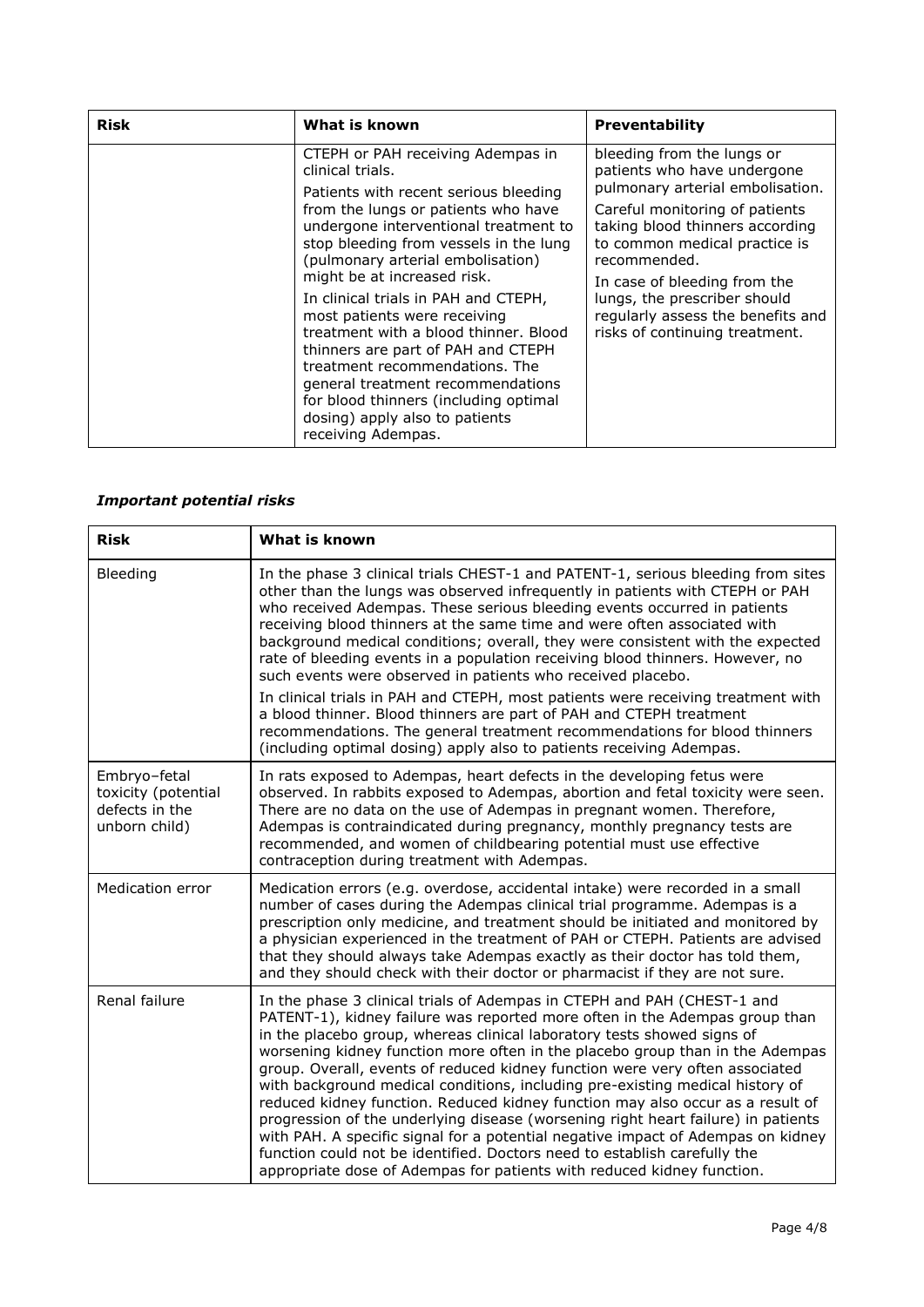| <b>Risk</b>                                                                                    | What is known                                                                                                                                                                                                                                                                                                                                                                                                                                                                                                                                                                             |
|------------------------------------------------------------------------------------------------|-------------------------------------------------------------------------------------------------------------------------------------------------------------------------------------------------------------------------------------------------------------------------------------------------------------------------------------------------------------------------------------------------------------------------------------------------------------------------------------------------------------------------------------------------------------------------------------------|
| Off-label use in<br>patients aged $<$ 18<br>years                                              | The safety and efficacy of Adempas in children and adolescents below 18 years<br>of age have not yet been established. No clinical data are available. Studies in<br>rodents show an adverse effect on growing bone. Until more is known about the<br>implications of these findings the use of Adempas in children and in growing<br>adolescents should be avoided.                                                                                                                                                                                                                      |
| Treatment of<br>patients with pre-<br>existing atrial<br>fibrillation (irregular<br>heartbeat) | In the Adempas clinical trial programme, atrial fibrillation and atrial flutter<br>(types of irregular heartbeat) were reported more often in patients receiving<br>Adempas (1.7% and 0.8%, respectively) than in those receiving placebo (0%<br>and 0.3%, respectively). However, this difference was not confirmed in the<br>routine electrocardiogram (ECG) data (ECGs are tests to record the rhythm and<br>electrical activity of the heart). Atrial fibrillation/flutter occurred more commonly<br>in patients with a medical history of either condition than in patients without. |
|                                                                                                | In aggregate, the Adempas clinical trial data are consistent with the expected<br>rate of atrial fibrillation/flutter in patients with pulmonary hypertension.<br>Treatment to restore a normal heart rhythm is important to improve prognosis<br>in patients with pulmonary hypertension and atrial fibrillation/flutter.                                                                                                                                                                                                                                                                |
| Bone changes and<br>fractures                                                                  | In the Adempas clinical trial programme, bone fractures occurred infrequently in<br>patients with CTEPH or PAH who received placebo (0.3%) or Adempas (0.7%).<br>The Adempas clinical trial data are consistent with the expected rate of bone<br>fracture in severely ill patients.                                                                                                                                                                                                                                                                                                      |
| Concomitant<br>smoking (induction<br>of CYP1A1)                                                | In cigarette smokers, riociguat levels in the bloodstream are reduced by 50-<br>60%. Therefore, patients are advised to stop smoking. Dose adjustment of<br>Adempas may be required in patients who are smoking or who start or stop<br>smoking during treatment.                                                                                                                                                                                                                                                                                                                         |

## *Missing information*

| <b>Risk</b>                                                                                                                              | What is known                                                                                                                                                                                                                                                                                                                                                                          |
|------------------------------------------------------------------------------------------------------------------------------------------|----------------------------------------------------------------------------------------------------------------------------------------------------------------------------------------------------------------------------------------------------------------------------------------------------------------------------------------------------------------------------------------|
| Patients with<br>systolic blood<br>pressure (blood<br>pressure when the<br>heart is contracting)<br>< 95 mmHg at<br>treatment initiation | Adempas treatment may lead to the development of hypotension (low blood<br>pressure). The effect of Adempas in patients who already have low blood<br>pressure before starting treatment is unknown. Adempas use is therefore<br>contraindicated in patients with systolic blood pressure < 95 mmHg at<br>treatment initiation.                                                        |
| Patients with severe<br>liver problems<br>(Child-Pugh C)                                                                                 | Impairment of liver function leads to increased levels of riociguat in the<br>bloodstream. The effect of Adempas in patients with severe impairment of liver<br>function (Child-Pugh C) has not been studied and therefore use of Adempas is<br>contraindicated in these patients.                                                                                                     |
| Patients with<br>creatinine clearance<br>< 30 mL/min or on<br>dialysis (severe<br>impairment of<br>kidney function) or<br>on dialysis    | Impairment of kidney function leads to increased levels of riociguat in the<br>bloodstream. Data in patients with creatinine clearance $<$ 30 mL/min (i.e. with<br>severely impaired kidney function) are limited and there are no data for patients<br>on dialysis. Therefore, use of Adempas is not recommended in these patients.                                                   |
| Pregnancy and<br>breastfeeding                                                                                                           | There are no data on the use of Adempas in pregnant women. Studies in<br>animals have shown reproductive toxicity (adverse effects in pregnancy) and<br>placental transfer. Therefore, Adempas is contraindicated during pregnancy;<br>monthly pregnancy tests are recommended, and women of childbearing<br>potential must use effective contraception during treatment with Adempas. |
|                                                                                                                                          | No data on the use of Adempas in breastfeeding women are available. Data<br>from animals indicate that riociguat is secreted into milk. Due to the potential<br>for serious adverse reactions in nursing infants, Adempas should not be used                                                                                                                                           |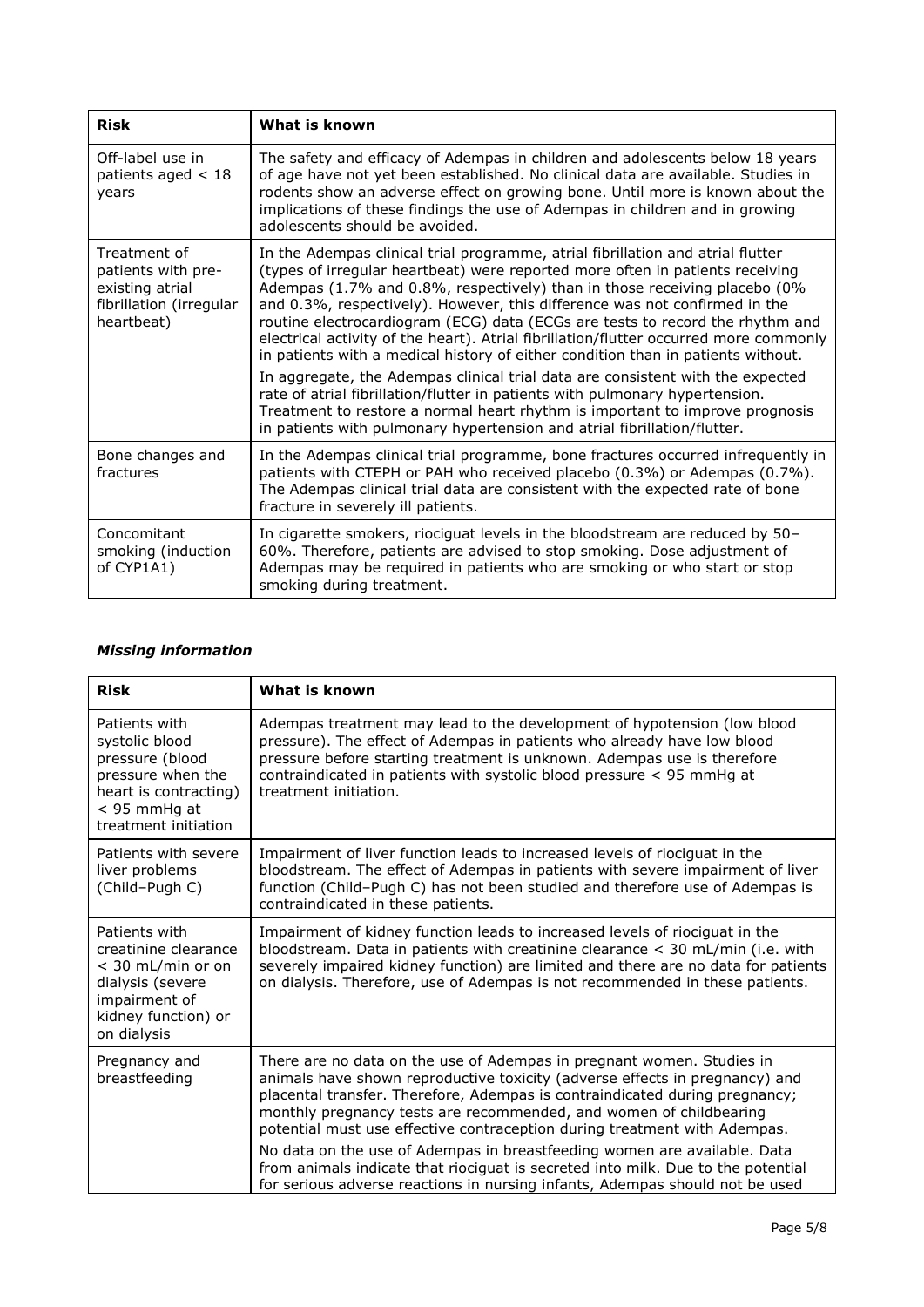| <b>Risk</b>                                                                                                                                                                                              | What is known                                                                                                                                                                                                                                                                                                                                                        |  |  |
|----------------------------------------------------------------------------------------------------------------------------------------------------------------------------------------------------------|----------------------------------------------------------------------------------------------------------------------------------------------------------------------------------------------------------------------------------------------------------------------------------------------------------------------------------------------------------------------|--|--|
|                                                                                                                                                                                                          | during breastfeeding. A risk to the suckling child cannot be excluded.<br>Breastfeeding should be discontinued during treatment with this medicine.                                                                                                                                                                                                                  |  |  |
| Patients aged<br>$<$ 18 years                                                                                                                                                                            | The safety and efficacy of Adempas in children and adolescents below 18 years<br>of age have not yet been established. No clinical data are available. Studies in<br>rodents show an adverse effect on growing bone. Until more is known about the<br>implications of these findings the use of Adempas in children and in growing<br>adolescents should be avoided. |  |  |
| Patients with CTEPH<br>or PAH in WHO<br>functional class IV<br>(unable to carry out<br>any physical activity<br>without symptoms;<br>breathlessness<br>and/or fatigue may<br>even be present at<br>rest) | Patients in WHO functional class IV were not fully represented in the phase 3<br>clinical trials of Adempas (only those who were able to walk more than 150 m in<br>6 minutes at baseline were included).                                                                                                                                                            |  |  |
| Long-term safety in<br>clinical practice                                                                                                                                                                 | Long-term safety data are already available from patients taking Adempas for<br>up to 5 years in clinical trials. However, further data will be collected by the<br>marketing authorisation holder to confirm the long-term safety of Adempas<br>outside of the controlled clinical trial setting.                                                                   |  |  |
| Patients with<br>uncontrolled<br>hypertension (high<br>blood pressure)                                                                                                                                   | Uncontrolled high blood pressure is likely to be due to underlying disease of the<br>heart/blood vessels and not directly associated with PAH and CTEPH. The effect<br>of Adempas in patients who have uncontrolled high blood pressure is unknown.                                                                                                                  |  |  |

# **Summary of risk minimisation measures by safety concern**

All medicines have a Summary of Product Characteristics (SmPC) which provides physicians, pharmacists and other healthcare professionals with details on how to use the medicine, the risks and recommendations for minimising them. An abbreviated version of this in lay language is provided in the form of the package leaflet (PL). The measures in these documents are known as routine risk minimisation measures.

The Summary of Product Characteristics and the Package leaflet for Adempas can be found in the EPAR page.

This medicine has no additional risk minimisation measures.

# **Planned post-authorisation development plan**

| Study/activity<br>(including study<br>number) | <b>Objectives</b>    | <b>Safety concerns</b><br>/efficacy issue<br>addressed | <b>Status</b> | <b>Planned date</b><br>for submission<br>of (interim<br>and) final<br>results |
|-----------------------------------------------|----------------------|--------------------------------------------------------|---------------|-------------------------------------------------------------------------------|
| <b>EXPOSURE</b>                               | The main goal of     | <b>Important identified</b>                            | Planned       | Available data                                                                |
| Registry RiociguaT                            | this global registry | risks:                                                 |               | will be                                                                       |
| in patients with                              | is to monitor the    | Hypotension                                            |               | presented in                                                                  |
| pulmonary                                     | safety of riociguat  | • Including hypotension                                |               | <b>PSUR/PBRER</b>                                                             |

#### *List of studies in post-authorisation development plan*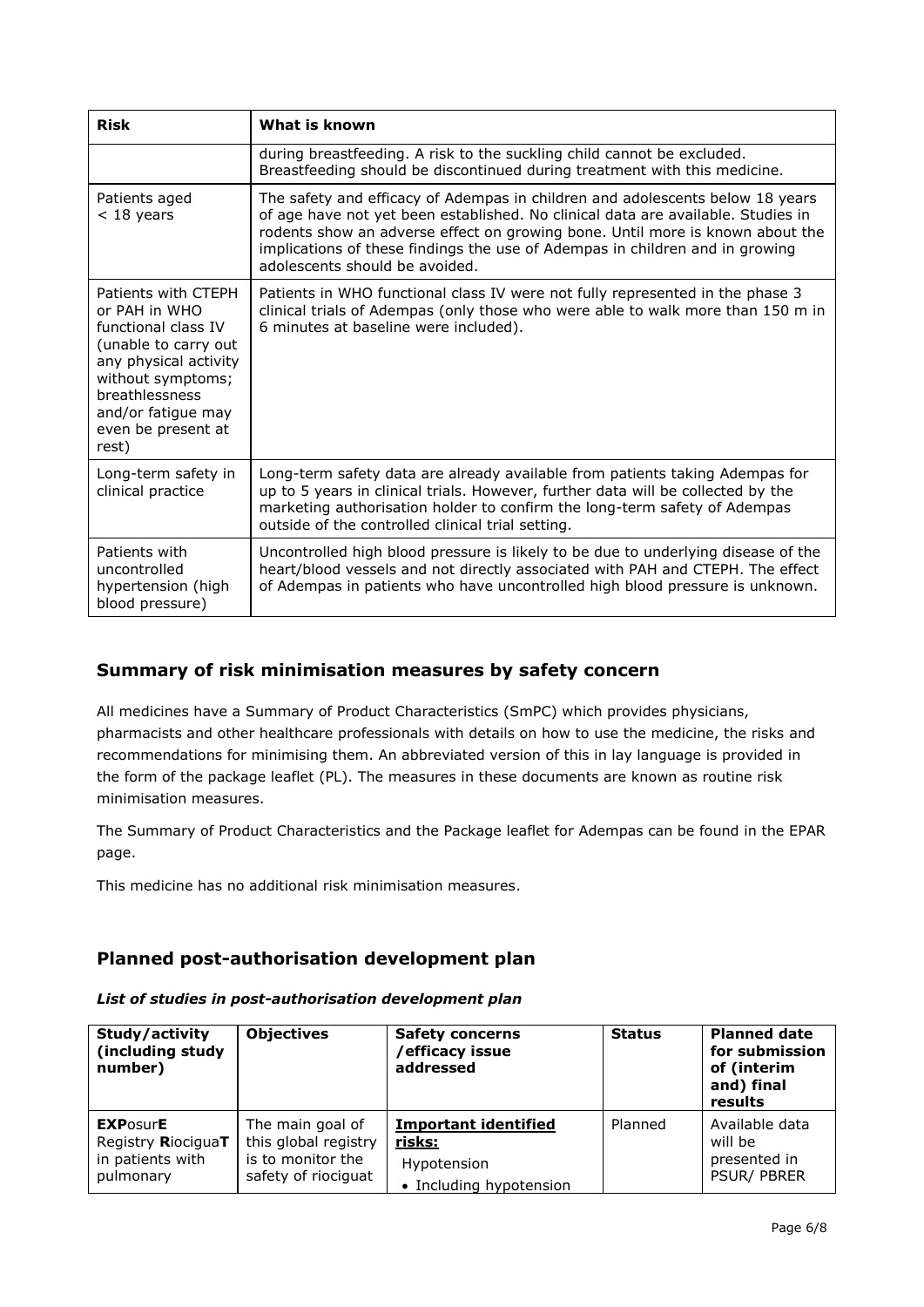| Study/activity<br>(including study<br>number)                | <b>Objectives</b>            | <b>Safety concerns</b><br>/efficacy issue<br>addressed                                                                                                                                                                                                                                                                                                                                                                                                                                                                                                                                                                                                                                                                                                                                                                                                                                                                                                                                          | <b>Status</b> | <b>Planned date</b><br>for submission<br>of (interim<br>and) final<br>results |
|--------------------------------------------------------------|------------------------------|-------------------------------------------------------------------------------------------------------------------------------------------------------------------------------------------------------------------------------------------------------------------------------------------------------------------------------------------------------------------------------------------------------------------------------------------------------------------------------------------------------------------------------------------------------------------------------------------------------------------------------------------------------------------------------------------------------------------------------------------------------------------------------------------------------------------------------------------------------------------------------------------------------------------------------------------------------------------------------------------------|---------------|-------------------------------------------------------------------------------|
| hypertension<br>(EXPERT)<br>(riociguat<br>exposure registry) | in real life clinical<br>use | due to drug interactions<br>with:<br>organic nitrates<br>$\circ$<br>phosphodiesterase-<br>$\circ$<br>5 inhibitors<br>strong multi-<br>$\circ$<br>pathway CYP and P-<br>gp/BCRP inhibitors<br>strong CYP1A1<br>$\circ$<br>inhibitors and strong<br>P-gp/BCRP<br>inhibitors<br>Serious haemoptysis/<br>pulmonary haemorrhage<br><b>Important potential</b><br><u>risks:</u><br>Bleeding<br>Embryo-fetal toxicity<br>Renal failure<br>Off-label use in patients<br>aged $<$ 18 years<br>Treatment of patients with<br>pre-existing atrial<br>fibrillation<br>Bone changes and<br>fractures<br>Concomitant smoking<br>(induction of CYP1A1)<br><b>Missing information:</b><br>Patients with systolic blood<br>pressure < 95 mmHg at<br>baseline<br>Patients with severe<br>hepatic impairment (Child-<br>Pugh C)<br>Patients with creatinine<br>clearance < 30 mL/min or<br>on dialysis<br>Pregnancy and lactation<br>Patients aged $<$ 18 years<br>Patients with CTEPH or<br>PAH in WHO functional |               | Final report<br>estimated<br>beginning 2019                                   |
|                                                              |                              | class IV<br>Long-term safety in clinical<br>practice<br>Patients with uncontrolled<br>hypertension                                                                                                                                                                                                                                                                                                                                                                                                                                                                                                                                                                                                                                                                                                                                                                                                                                                                                              |               |                                                                               |